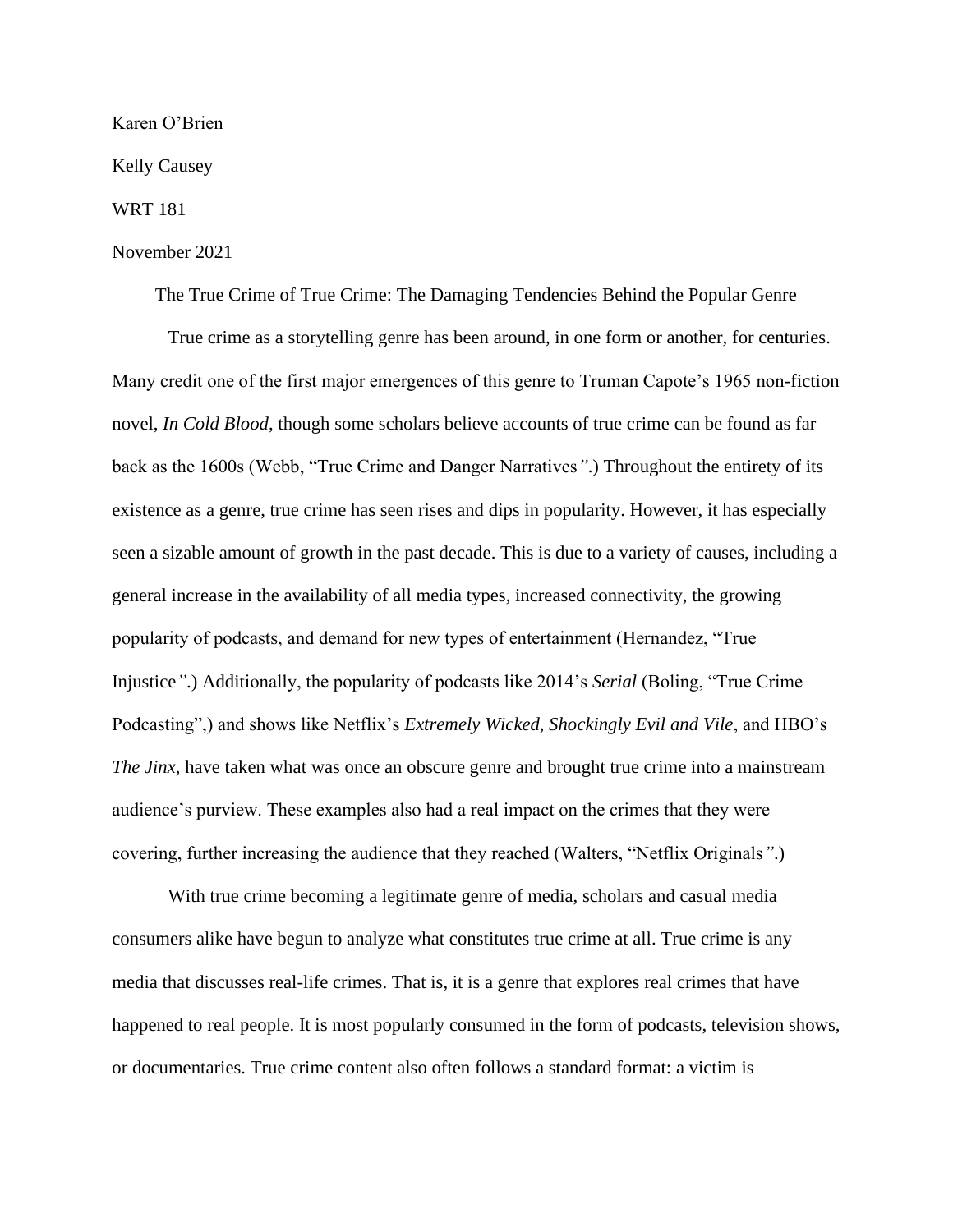introduced, along with enough details about their life to make the listener feel sympathetic towards them, the crime is described, the details of the investigative process are gone over, and the resolution is given, most often in the form of an arrest or a trial. True crime favors stories that follow these guiding steps, and generally covers crimes with simple endings and tidy convictions.

Looking at the statistics of true crime podcast's ad revenue, it is apparent how much the genre has grown in the past few years. In 2018, these podcast's boasted an ad revenue of 479 million dollars, a staggering 53% increase from the revenue made in 2017 (Chan, "The Living Victims*"*.) This growth of true crime media shows no signs of stopping soon, either. As of June 2019, nearly a quarter of the top 100 podcasts on iTunes were true crime based (Boling, "True Crime Podcating*"*.) Netflix, currently one of the most well-known streaming services, releases dozens of original true crime series and documentaries every year, further demonstrating just how mainstream and in-demand true crime content has become.

In addition to studying the definition of true crime as a media genre, journalists have been studying the purpose of it. Kelli Boling, a researcher at the University of South Carolina, conducted one such study by interviewing the hosts of four popular true crime podcasts. These podcasters all came to the same consensus about the main purpose of the genre. They stated that their primary goal is to educate the public on the workings of the criminal justice system. Additionally, these podcasters asserted that they did not want to manipulate the facts of the case that they were discussing, but that they wanted to simply present the facts of the situation and then allow the audience to draw their own conclusions (Boling, "True Crime Podcasting*"*.)

Consumers of true crime media have their own definitions of the purpose of this genre. One of the most widely cited causes for engaging with true crime media is that listeners want to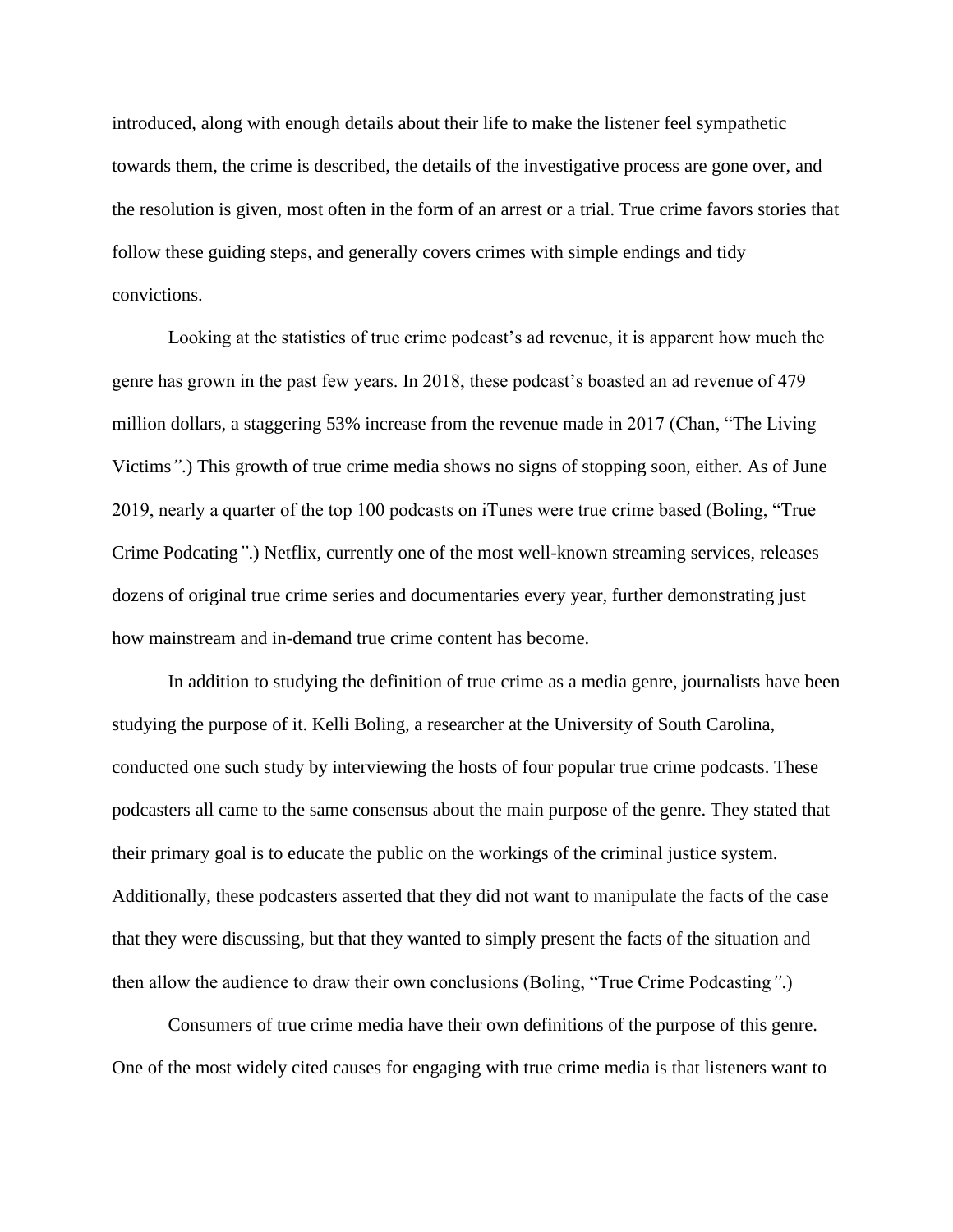educate themselves on what can happen, as well as to learn how to avoid becoming a victim themselves (Boling, "True Crime Podcasting*"*.) This is a belief especially held by women, who make up 75% of the viewer and listenership of true crime content (Chan, "The Living Victims*"*.) These viewers believe that by consuming true crime content, they will be better equipped to deal with harmful situations and that they will be less afraid of the possibility of a violent crime happening to them. In a way, true crime is used as a method of exposure therapy for these women. Additionally, for many, true crime media has also become a method of voyeurism and escapism (Boling, "True Crime Podcasting*"*.)

While many producers and consumers of true crime content are quick to describe its merits, they often overstate many of its positive attributes, such as when listeners state that consuming true crime media helps with their fears of crime. In actuality, many of the positives attributed to true crime are not true. They also ignore the negatives of true crime, such as how it spreads misinformation and how it contributes to certain discriminatory themes that are already prolific throughout the country, such as racism and homophobia.

Consumers of true crime content, specifically women, state that they use true crime as a way of helping themselves to cope with the violent crimes of the world in a safe and contained manner (Princing, "Why Do We Love True Crime?") The assumption is that, by processing these emotions and fears in a self-driven, comfortable way, these fears will not be as prevalent while they are out in the world. However, studies have shown that these beliefs are misguided and that the opposite is often true. In fact, true crime content is contributing to viewer's fears, and giving them a false sense of the criminal tendencies of the world that they live in (Jamieson, "Violence in Popular U.S. Prime Time*"*.)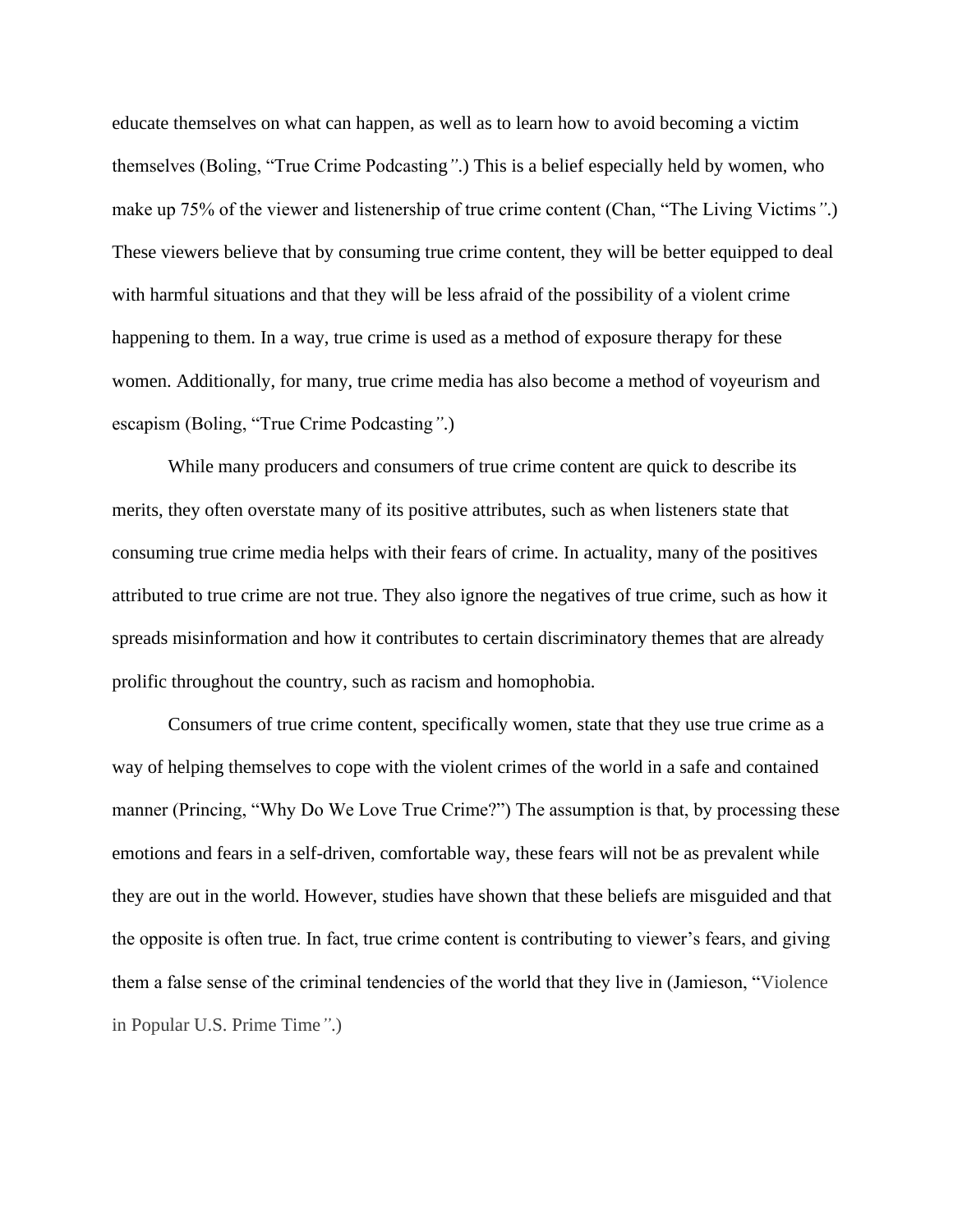A 2014 study out of the Annenberg Public Policy Center of the University of Pennsylvania compared Americans' fear of crime with the rate of the portrayal of crime on television. This study showed that Americans' fears have increased at a similar rate as the number of violent crimes portrayed in the media (Jamieson, "Violence in Popular U.S. Prime Time*"*.) After further analysis of their data, the researchers concluded that consuming media with violent crime in it has contributed to viewer's fears of crime in the real world (Jamieson, "Violence in Popular U.S. Prime Time*"*.) This study disrupts the true crime community's belief that, by consuming true crime content, they will be able to better control their fear of crime. It shows that, instead, the opposite is true. By continuing to watch true crime television shows, or by listening to true crime podcasts, they are increasing their fear of violent crimes.

This sense of fear is further confirmed by other misinformation that is purported by true crime content. In addition to increasing fear of crime through violent depictions, true crime media is giving its consumers the sense that the overall rate of crime is higher than it actually is, as well as that it is rising. In actuality, this is not the case. The crime rate in America has been on a general steady decrease (Lett, "Is Our True Crime Obsession Doing More Harm Than Good*".*) According to data published by the Federal Bureau of Investigations, there has been a 49% decrease in the rate of violent crimes from 1993 to 2019 (Gramlich, "What the Data Says".) By making consumers think that the rate of violent crimes is increasing, true crime media is again falsely adding to viewers' fear of crime.

True crime is not only spreading misinformation about the rate and probability of crimes being committed, but also about who is most likely to become a victim. Such misperception is created by who true crime stories are being told about, who is telling these stories, and who is listening and watching. A large majority of true crime media focuses on crimes where the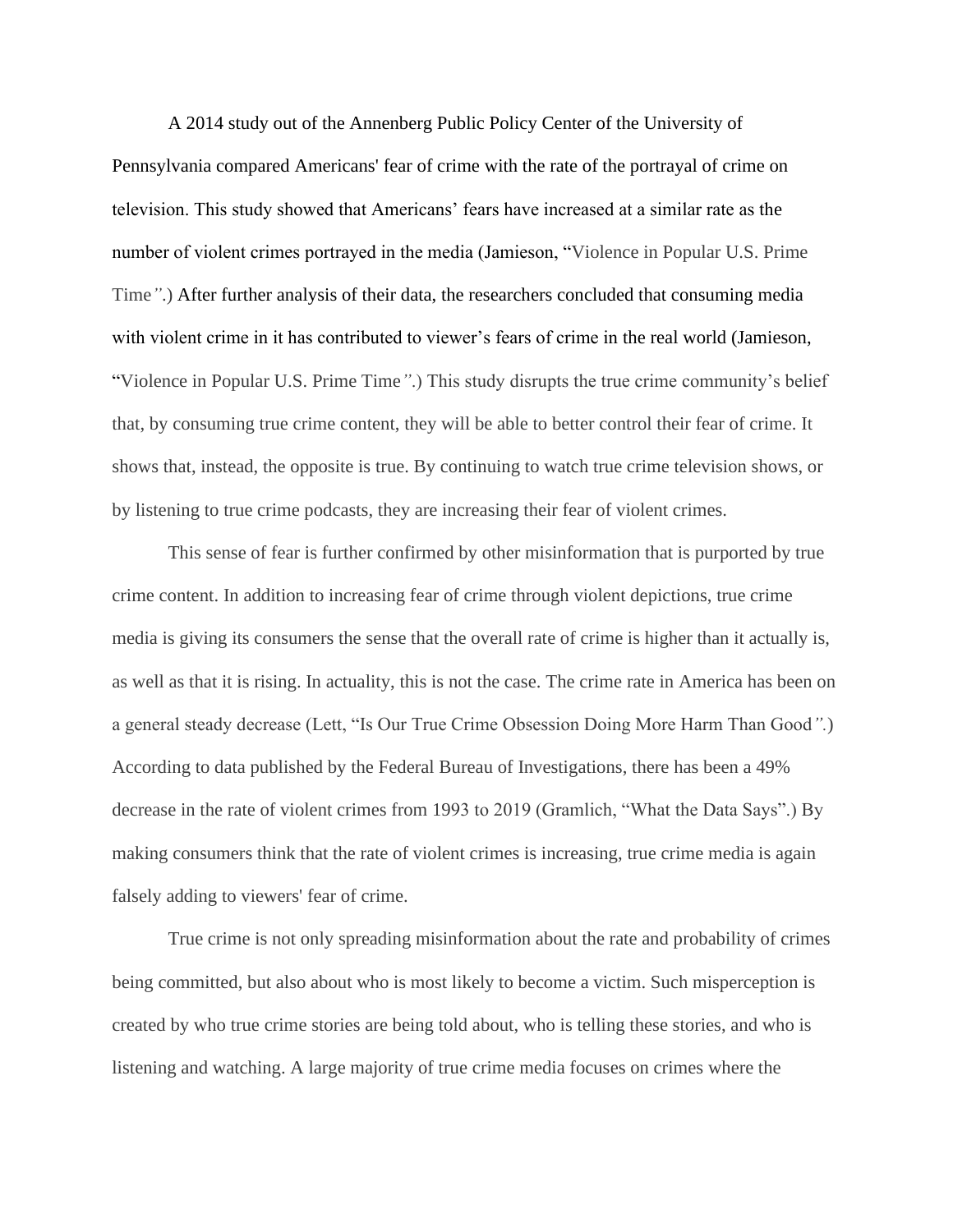victims are straight, white women. Viewers are thus given a false sense of the state of the world, specifically about who is most at risk to become a victim. While true crime media makes it seem that the group of individuals most at risk for being victimized are heterosexual, white women, this is not the case. Black women in America are killed at a higher rate than any other race of women. Black men have an even higher chance of becoming victims (Webb, "True Crime and Danger Narratives<sup>"</sup>). As far as sexuality goes, people belonging to the LGBTQIA+ community are much more likely to be victims of violent crimes than heterosexual individuals (Webb, "True Crime and Danger Narratives*"*).

It is obviously important to highlight every type of victim, and to raise awareness to the fact that it is possible for anyone to face danger. However, by focusing solely on one group of individuals being the victims of violent crimes, every other type of victim is in threat of being erased. Skewing almost all stories of true crime to focus on white women as the victim gives the impression that victims who fall within this category are of the most importance, and thus are the ones who deserve to be highlighted in the media. All significance is removed from victims belonging to any marginalized race or sexuality. This removal of significance then causes victims from marginalized groups to be even further erased in the media, creating a very dangerous cycle. It tells the public that a white woman being victimized is more of a crime than when a person of a minority group is victimized (Green, "The Enduring, Pernicious Whiteness of True Crime*"*).

As noted above, research has shown that white, female victims are not the group most likely to become victims, so this cannot be cited as the reason for true crime media continually choosing to focus on their stories. Thus, it is important to discuss why this is the choice that producers are making. Lindsey Webb, an associate professor at University of Denver's Sturm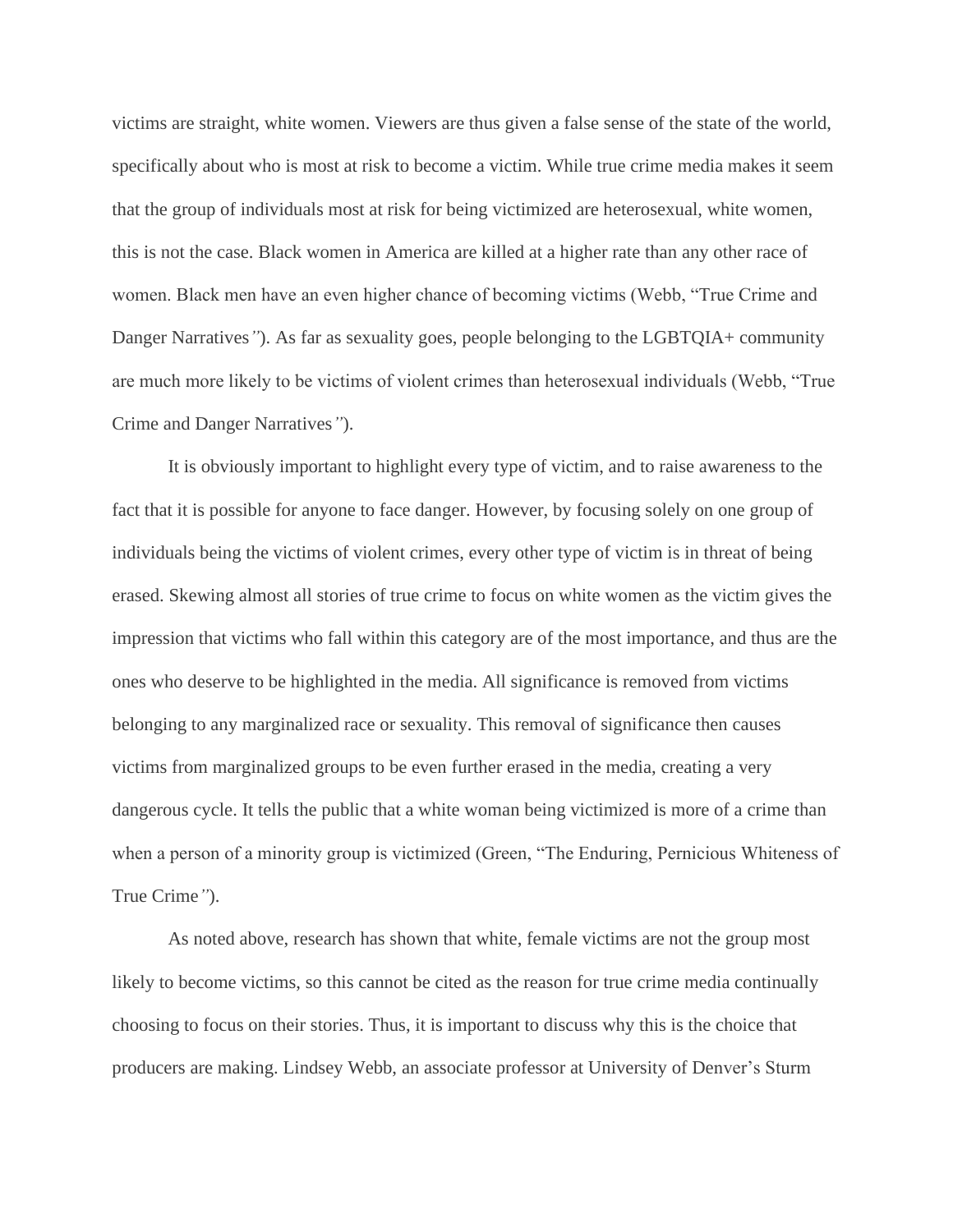College of Law, postulates that the reason is based upon true crimes media's main source of viewership, which is also primarily white women (Webb, *True Crime and Danger Narrative*). Elon Green, a writer for the New York Times and author of *Last Call*, puts this in a more direct manner, stating that white women being consistently used as the victims in true crime narratives shows what viewers consider to be a sympathetic victim (Green, "The Enduring, Pernicious Whiteness*"*).

In addition to this being the race of the majority of the victims that true crime discusses, the large majority of people who contribute to popular installations of true crime media are also white. For example, Mystery Writers of America sponsors a yearly award for Best Fact Crime. A nonwhite author has never been granted this award, and barely any have ever been nominated (Green, "The Enduring, Pernicious Whiteness*"*). The whiteness of the producers of true crime media causes there to be little diversity in the perspectives being given in the genre. This is important because crime is steeped in racial history as well as modern racial connotations. These stories being told, effectively, exclusively by white people, gives only one perspective of events and does not allow a wide amount of room for other conversations.

This singular perspective of events has widespread consequences for the genre. One of these consequences relates back to the preferred structure of true crime content. Many of the most popular installations of true crime follow the same format: a victim is introduced and details of their life leading up to the crime are given, the crime is described, the main investigators are introduced, the mystery of the crime is solved, and the resolution of the story comes with the perpetrator being sent to prison. The police and other members of the justice system are heralded as heroes for putting the 'bad guy' behind bars. In many cases, true crime consumers and creators alike celebrate long prison sentences and death penalties (Webb, "True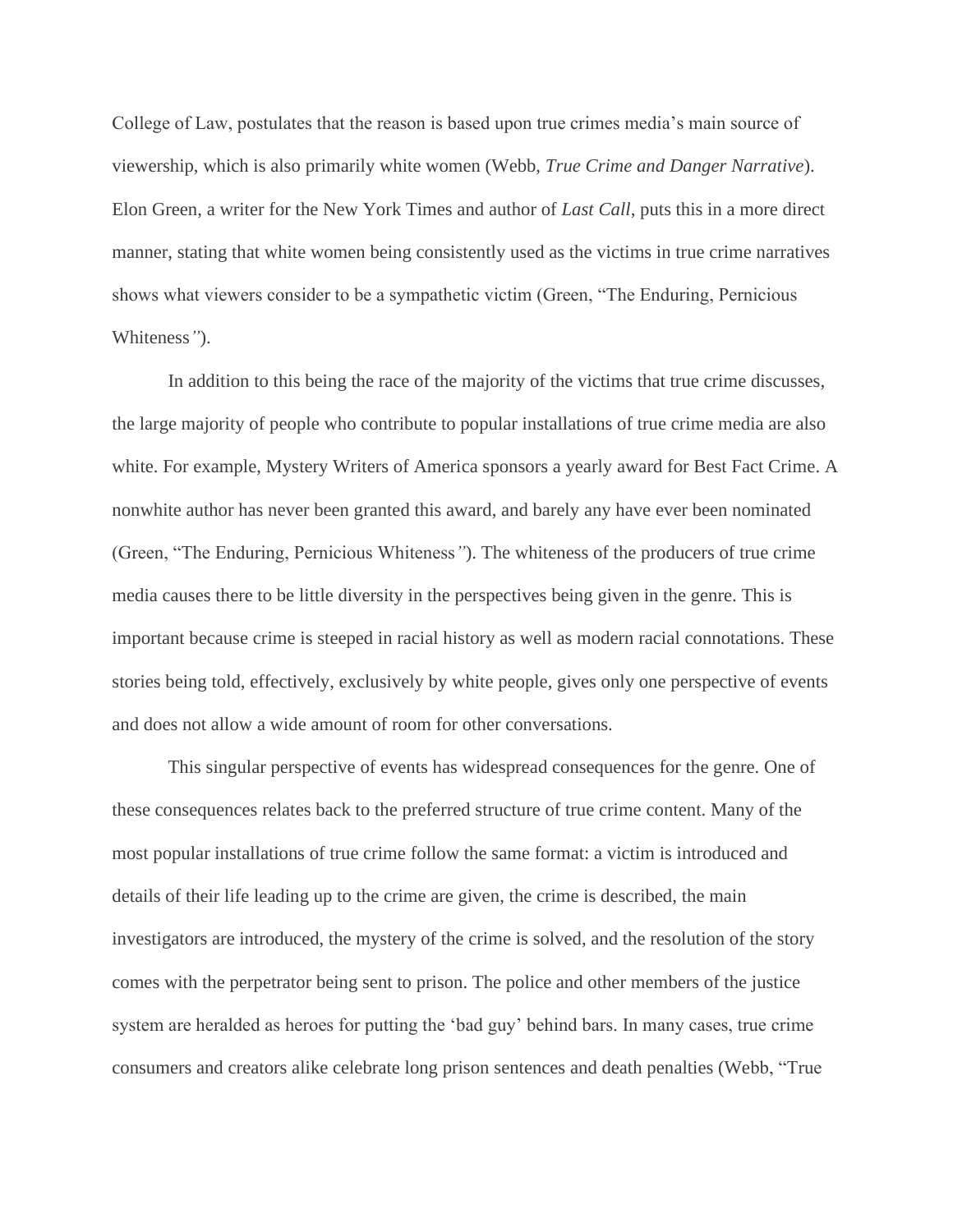Crime and Danger Narratives*"*). No one pushes for a different narrative. No one discusses the overly-simplistic way that this portrays crime and justice.

As often as true crime media discusses the workings of the justice system, and with as much as podcasters promote the genre as a means of education, it is rare to come across a story that discusses the racial implications of such conversation. It is often taken for granted in these stories that the police and prosecutors are being fair and just in their convictions. There is rarely ever any talk of police brutality or bias; there is no room for questions about how the justice system treats any minorities involved in the case. Additionally, true crime does not strive to cover crimes committed by the police themselves, specifically police perpetrated crimes against people of minority status (Webb, "True Crime and Danger Narratives*"*). By ignoring this entire section of crime, true crime as a genre ignores these people's stories and dismisses the imperfections of the justice system. It paints a false picture and convinces listeners that there are no faults to be found within this system. Rarely does it ask listeners to think more deeply about the stories being told, nor about the institutions discussed throughout them.

Despite its faults, true crime is not a hopeless genre. In its most simplistic form, true crime is a discussion about real-life crime. While it currently chooses to focus on crime that only opens up a conversation about one type of problem, it is possible for the genre to expand its views by covering a wider variety of events that affect a more diverse group of people. By abandoning the problematic tropes that it often relies on for entertainment value, and instead focusing on these widespread problems, it is possible that true crime could transition into being a source of social justice (Hernandez, "True Injustice*"*.)

There are already some instances of true crime being used in this way. For example, the podcast *Serial* (2014) focused on the trial of Adnan Syed. It was widely suspected that Syed,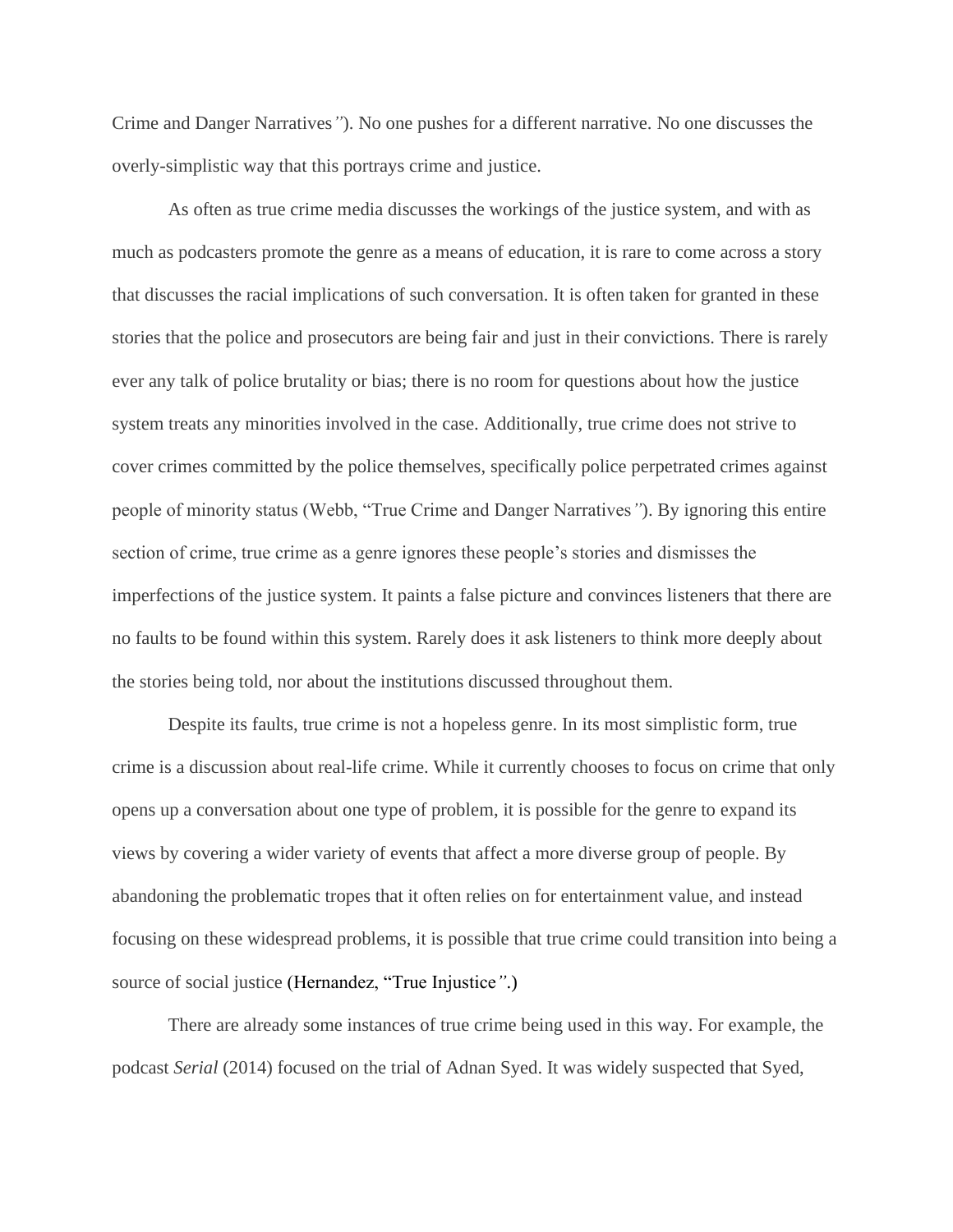convicted of murdering his ex-girlfriend, was a victim of wrongful conviction. *Serial* attempted to bring this into mainstream attention. By doing this, the podcast helped Syed to be granted another trial (Hernandez, "True Injustice*".*) As important as *Serial* is as an example of the power that true crime could wield, it is vital to recognize that it is not a perfect model to follow. The podcast has been accused of not grappling with the main issues at the heart of the case. Sarah Weinman, a frequent author and editor of true crime media, says that the podcast does not delve enough into the racial tensions that were present at Syed's initial trial. Syed is a Muslim-American, and, according to Weiman, anti-Muslim prejudice was widely on display at his trial (Weiman, "The Future of True Crime*"*). Even with these problems, *Serial* provides a good starting point to creators and consumers alike of where true crime could go as a genre.

With the obvious growth of the genre, both in popularity and in the amount of money that it brings in, it is apparent that true crime will not be leaving mainstream attention anytime soon. Thus, it is important that the genre be forced to acknowledge its current limitations in terms of what stories it is telling and who is telling these stories. It is up to the people who produce true crime content, as well as the people who consume it, to ensure that the genre expands its coverage and focuses on the stories that so far have been ignored.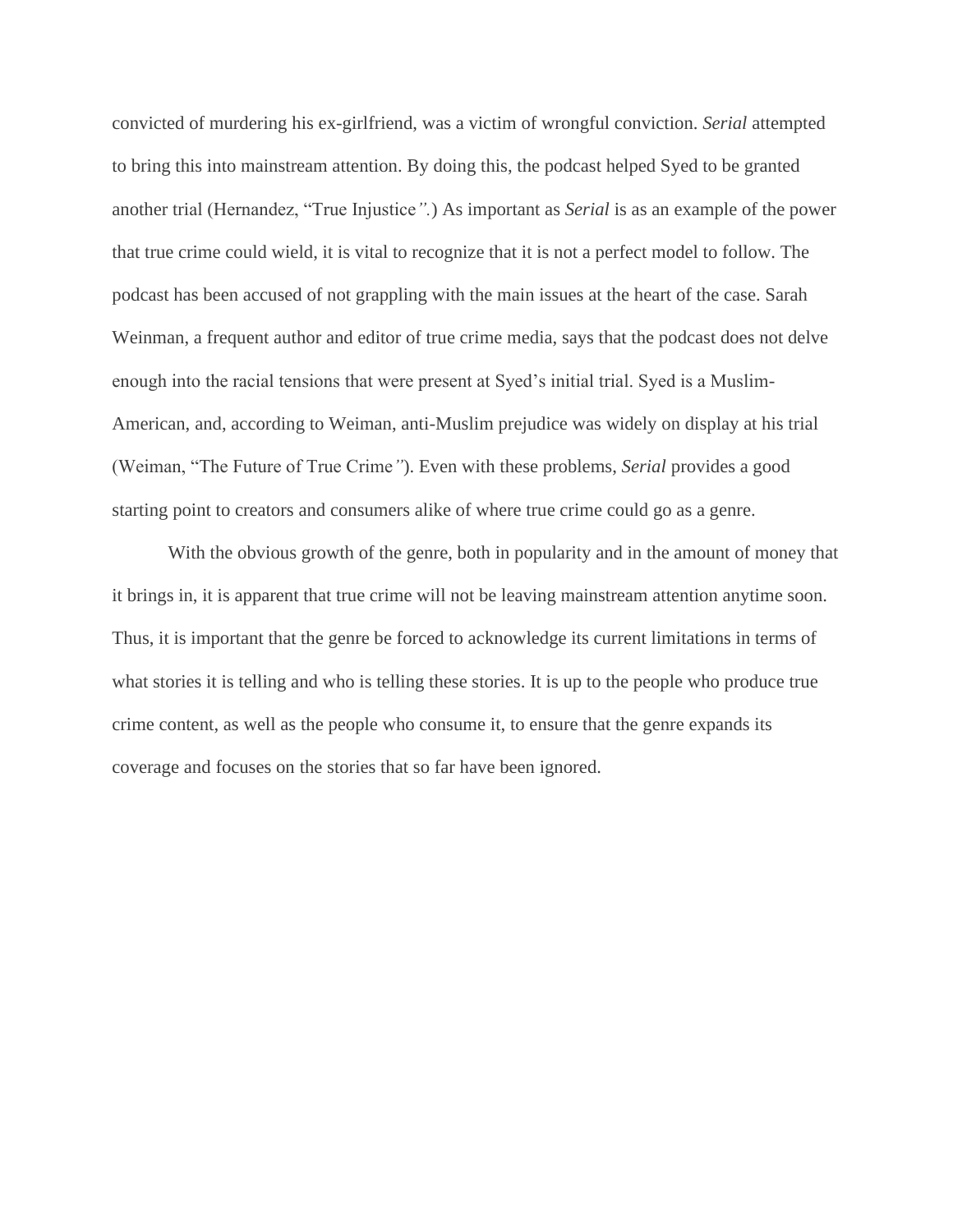## Works Cited:

Berquist, Emma. "True Crime Is Rotting Our Brains." *Gawker*, Gawker, 12 Oct. 2021.

- Boling, Kelli S. "True Crime Podcasting: Journalism, Justice or Entertainment?" *Radio Journal: International Studies in Broadcast & Audio Media*, vol. 17, no. 2, 1 Oct. 2019, pp. 161– 178.
- Chan, Melissa. "The Living Victims." *TIME*, 18 May 2020, pp. 36–39.
- Gramlich, John. "What the Data Says (and Doesn't Say) about Crime in the United States." *Pew Research Center*, Pew Research Center, 23 Nov. 2020.
- Green, Elon, et al. "The Enduring, Pernicious Whiteness of True Crime." *The Appeal*, 21 Aug. 2020.
- Hernandez, Marcos A. "True Injustice: Cultures of Violence and Stories of Resistance in the New True Crime." *IdeaFest: Interdisciplinary Journal of Creative Works and Research from Humboldt State University*, vol. 3, 2019, pp. 77–89.
- Jamieson, Patrick E, and Daniel Romer. "Violence in Popular U.S. Prime Time TV Dramas and the Cultivation of Fear: A Time Series Analysis." *University of Pennsylvania Scholarly Commons*, Annenberg School of Communications, 17 June 2014.
- Lett, Phoebe. "Is Our True-Crime Obsession Doing More Harm than Good?" *The New York Times*, The New York Times, 28 Oct. 2021.
- Princing, McKenna. "Why Do We Love True Crime?" *Right as Rain by UW Medicine*, 30 June 2021.
- Walters, Elizabeth. "Netflix Originals: The Evolution of True Crime Television." *The Velvet Light Trap*, no. 88, 2021, pp. 25–37.
- Webb, Lindsey. "True Crime and Danger Narratives: Reflections on Stories of Violence, Race, and (in)Justice." *The Journal of Gender, Race & Justice*, 2020.